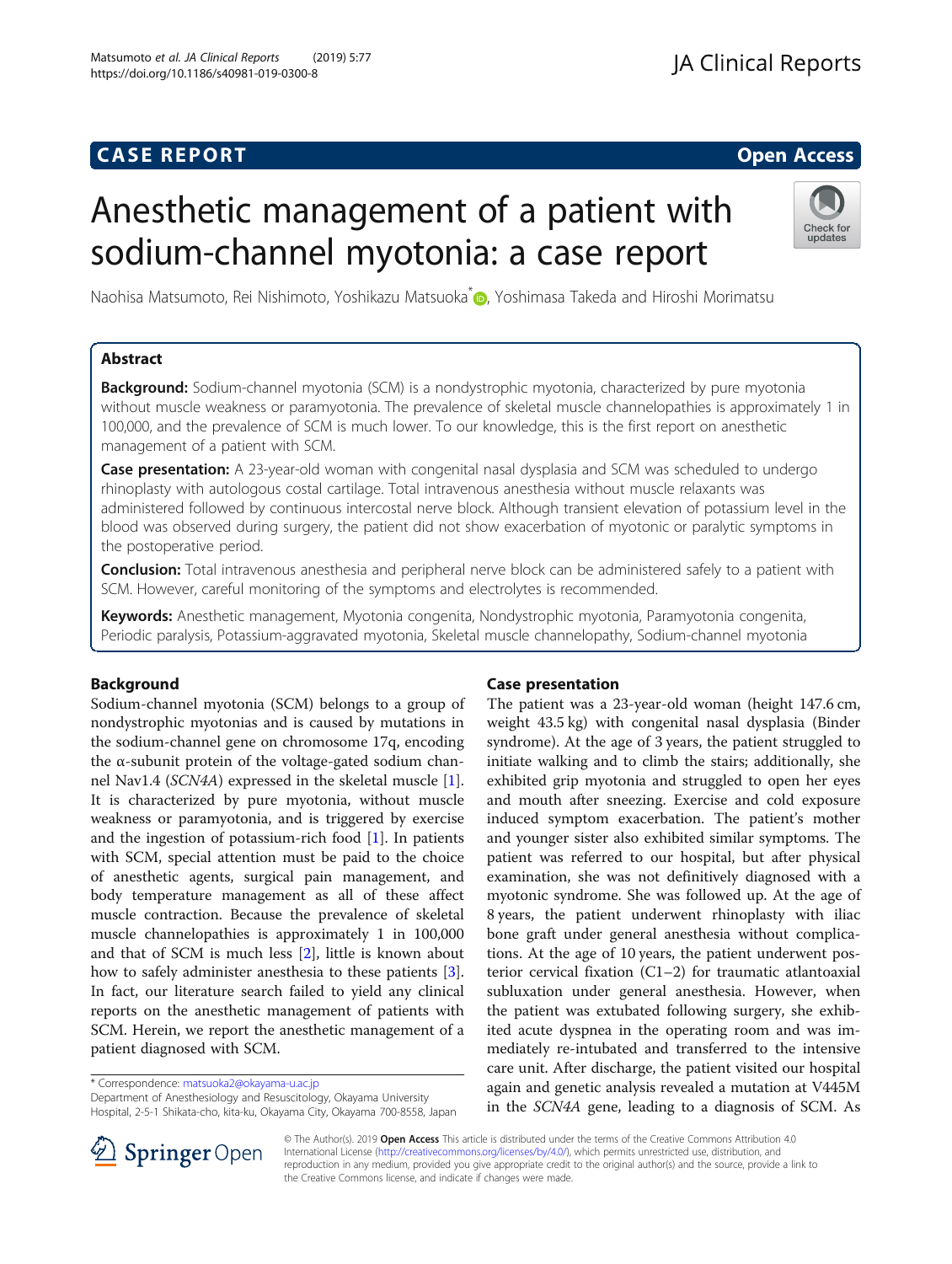<span id="page-1-0"></span>the patient grew, the nasal deformity became conspicuous with increasing atrophy of the graft. Therefore, the patient was scheduled to undergo a second rhinoplasty with autologous costal cartilage.

Pre-operative test results, including those of blood screening, blood gas analysis, X-ray examination, respiratory function test, and electrocardiogram, were within normal limits. The patient's SCM-related symptoms were stable. Mexiletine and eperisone were taken as needed. General anesthesia was induced with targetcontrolled infusion of propofol  $(5 \mu g \text{ mL}^{-1})$ , continuous infusion of remifentanil  $(0.3 \mu g kg^{-1} m i n^{-1})$ , and fentanyl (200 μg), without any muscle relaxants. Due to the posterior fixation of the patient's cervical spine, a McGrath® video laryngoscope (Covidien, Japan) was used. Orotracheal intubation was performed without inducing a cough reflex. Anesthesia was maintained with propofol (2-2.4 μg mL<sup>-1</sup>), remifentanil (0.1-0.25 μg kg<sup>-</sup> <sup>1</sup> min<sup>−</sup> <sup>1</sup> ), and fentanyl (300 μg). Arterial blood pressure and BIS® index (Covidien, Japan) were monitored in addition to standard monitoring. Body temperature at

As shown in Fig. 1 and Table [1](#page-2-0), the blood concentration of potassium ion rose during general anesthesia. After changing Ringer's solution to a potassium-free fluid, the blood concentration of potassium ion returned to within the normal range without any additional therapeutic intervention. For postoperative analgesia, intercostal nerve block with 10 mL of 0.75% ropivacaine was administered through a catheter (Perifix® ONE catheter, B. Braun, Japan). Continuous infusion of 0.2% ropivacaine was started at 4 mL/h after the operation. Intraoperative cardiovascular and respiratory vital signs remained stable. After the operation was concluded, we exchanged the orotracheal tube for a supraglottic airway device (Air-Q™ #3.5, Intermed Japan, Japan). The supraglottic airway device was removed uneventfully after we confirmed that the patient had regained consciousness and initiated spontaneous breathing. The patient did not exhibit shivering or exacerbation of other symptoms related to SCM. The patient was transferred to the intensive care unit overnight



heart rate (left axis); I, intubation; TBLAD, urinary bladder temperature (right axis); ×, start and end of the anesthesia; o, start and end of the surgery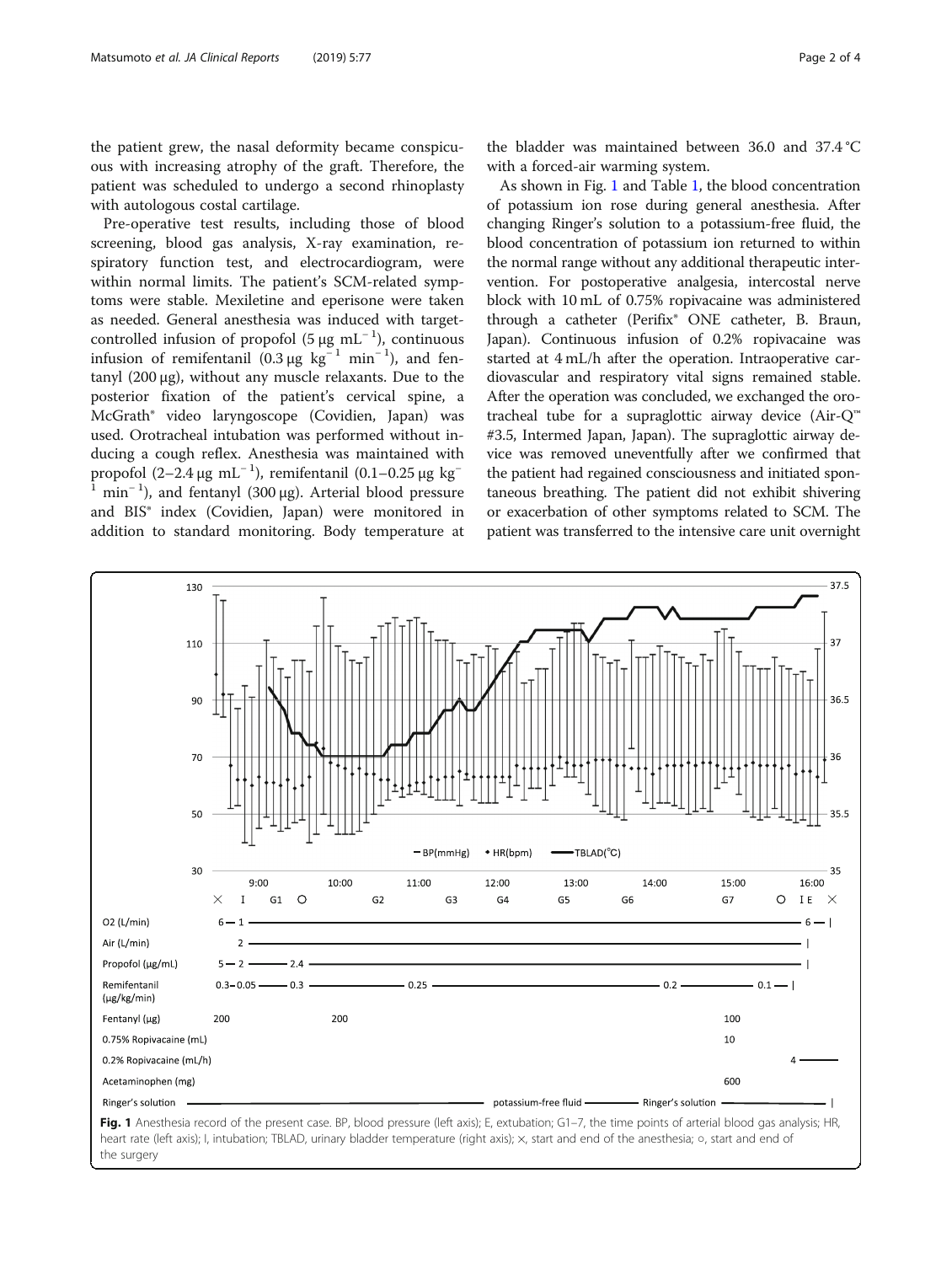|                   | Pre-op    | G1     | G <sub>2</sub> | G <sub>3</sub> | G4     | G5     | G6     | G7     | Post-op |
|-------------------|-----------|--------|----------------|----------------|--------|--------|--------|--------|---------|
| pH                | 7.41      | 7.41   | 7.40           | 7.43           | 7.45   | 7.41   | 7.42   | 7.43   | 7.41    |
| $pCO2$ (mmHq)     | 41.1      | 35.9   | 36.1           | 33.7           | 31.6   | 35.0   | 34.9   | 35.1   | 38.2    |
| $pO2$ (mmHg)      | 100       | 334    | 273            | 274            | 239    | 273    | 267    | 265    | 132     |
| $HCO3-$ (mEg/L)   | 25.5      | 22.2   | 21.8           | 22.0           | 21.4   | 22.0   | 22.5   | 23.0   | 23.7    |
| BE (mEg/L)        | 1.3       | $-1.5$ | $-2.0$         | $-1.2$         | $-1.5$ | $-1.6$ | $-1.0$ | $-0.4$ | $-0.3$  |
| $Hb$ (q/dL)       | 12.3      | 11.1   | 11.0           | 11.3           | 11.3   | 11.1   | 10.6   | 10.6   | 11.6    |
| Glu (mg/dL)       | <b>NA</b> | 109    | 125            | 99             | 98     | 128    | 112    | 84     | 89      |
| $Na+$ (mEg/L)     | 140       | 139    | 142            | 141            | 142    | 141    | 143    | 144    | 137     |
| $K^+$ (mEg/L)     | 3.8       | 3.5    | 3.4            | 5.2            | 5.4    | 4.9    | 3.5    | 3.1    | 3.4     |
| $CI^-$ (mEg/L)    | 107       | 109    | 111            | 113            | 116    | 114    | 115    | 115    | 108     |
| $Ca^{2+}$ (mEg/L) | 1.21      | 1.15   | 1.15           | 1.17           | 1.15   | 1.16   | 1.14   | 1.16   | 1.16    |

<span id="page-2-0"></span>Table 1 Results of arterial blood gas analysis

BE base excess. G[1](#page-1-0)-7: time points of these analyses are shown in Fig. 1

and was discharged from the hospital on postoperative day 7.

## **Discussion**

Skeletal muscle channelopathies are divided into periodic paralyses and nondystrophic myotonias [[1\]](#page-3-0). Nondystrophic myotonia is characterized by muscle stiffness on voluntary movement owing to delayed skeletal muscle relaxation. Nondystrophic myotonias include myotonia congenita, paramyotonia congenita, and SCM. Because SCM is very rare, there have been no reports describing perioperative anesthetic management of patients with SCM to date. For guidance, we referred to reports on anesthetic management of patients with myotonic dystrophy and other types of skeletal muscle channelopathies.

First, the anesthetic to be used was considered. Previous reports on the anesthetic management of patients with myotonic dystrophy and myotonia congenita [\[4](#page-3-0)–[7\]](#page-3-0) suggest that propofol can be used safely for induction and maintenance of general anesthesia in patients with SCM. Volatile agents, including sevoflurane and desflurane, may also be safe for use in patients with SCM because they are not contraindicated in patients with myotonic dystrophy and other myotonic diseases [[3,](#page-3-0) [7,](#page-3-0) [8](#page-3-0)]. However, depolarizing muscle relaxants must be avoided because they may cause exaggerated contracture, masseter spasm, and laryngospasm, thus complicating extubation [[3,](#page-3-0) [7\]](#page-3-0). The use of non-depolarizing muscle relaxants may be acceptable with monitoring of neuromuscular blockade  $[4]$  $[4]$  $[4]$ , although the use of cholinesterase inhibitors might worsen the symptoms of SCM as it does in other myopathies. In the present case, we avoided muscle relaxants because we anticipated that the patient's rhinoplasty and potential exacerbation of myotonia would independently increase the difficulty of her airway postoperatively.

An increase of serum potassium was noted during anesthesia, which might result from the potassiumcontaining solution and its redistribution [\[9](#page-3-0)]. It was rapidly decreased after switching it to a potassium-free solution. The mutation at V445M causes some alternations in the gating mechanism of NaV1.4 as impairment of fast inactivation and enhanced slow inactivation result in increased excitability of the muscles [[10](#page-3-0)]. Additionally, pain or hypothermia can cause muscle contraction with excessive sodium influx in patients with SCM, which may result in an elevation of the extracellular potassium level. Thus, repeated intraoperative arterial blood gas analysis is recommended.

We made a concerted effort to prevent our patient from shivering, because shivering can exacerbate symptoms of myotonia [\[4](#page-3-0)]. This required particular focus on body temperature control and pain management. We rewarmed the patient and maintained her body temperature using a forced-air warming device throughout the surgery. To control pain, we administered intravenous fentanyl with a continuous intercostal nerve block, bearing in mind that excessive fentanyl during anesthesia should be avoided for patients with difficult airways. Combined use of regional anesthesia should be considered, if possible, in order to reduce opioid dose.

Oral administration of mexiletine might be used if the patient had an acute myotonic episode, because it is generally regarded as the only effective treatment for myotonic episodes  $[11]$  $[11]$ . It is a non-selective sodium channel inhibitor and belongs to the Vaughan-Williams class IB anti-arrhythmic group of drugs [[12\]](#page-3-0). Although IB and IC anti-arrhythmic group of drugs have been studied, no other drug has been shown effective for treatment of myotonia. Additionally, the effectiveness of intravenous mexiletine is unknown. Usually myotonia lasts for seconds to minutes and improves with time; however, sometimes it lasts longer and involves respiratory and/or